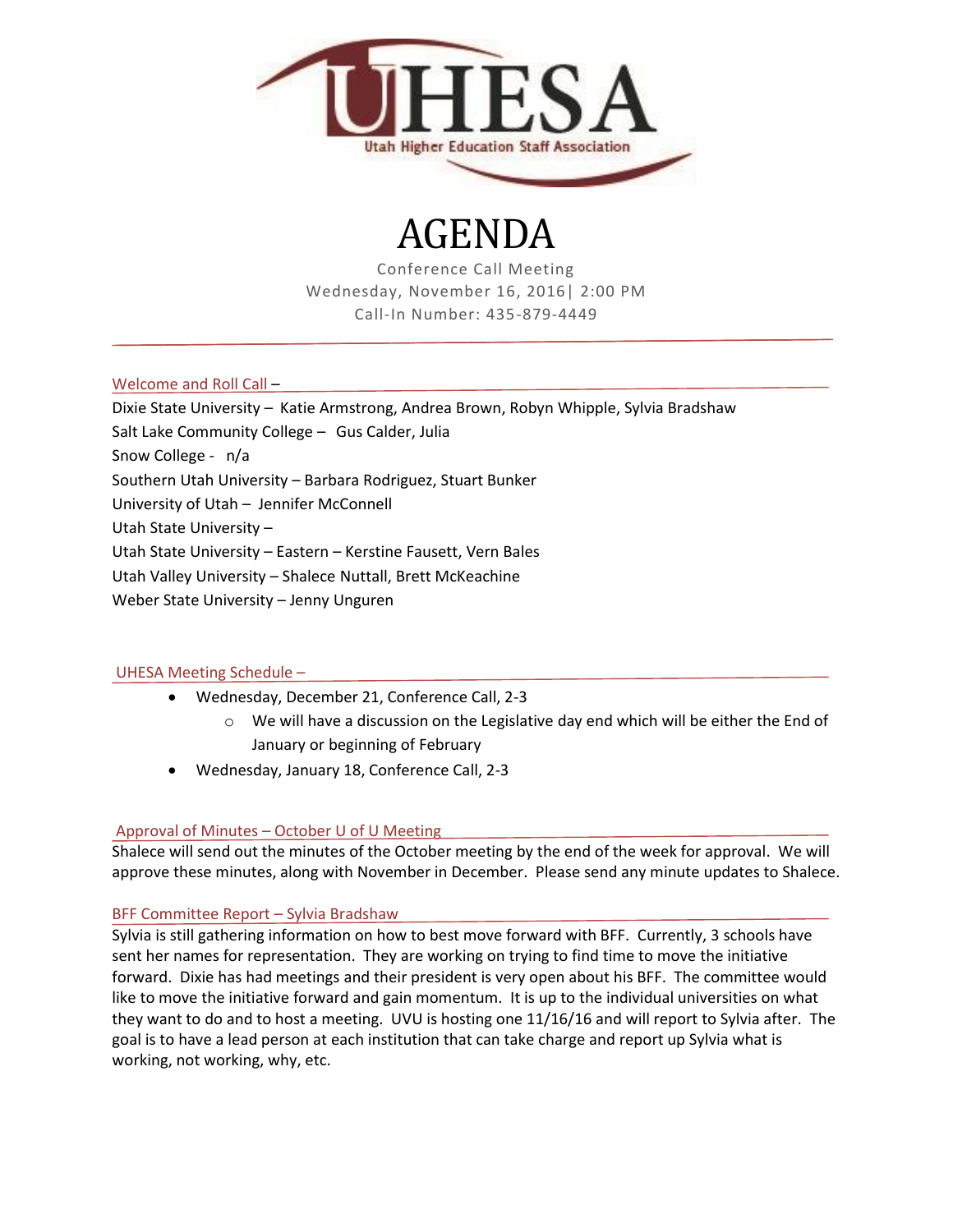#### Legislative Committee Report – Stuart Bunker

Vern will come up with a day for the "Day on the Hill" and get it on our schedule. Sylvia would like to try to have this day be aligned with the higher ed appropriations committee meeting. Stuart identified that there are somethings that have changed with the house, such as leadership, so the higher ed subcommittee will see some changes. He mentioned that it looks like Evan Vickers is pulling out from being chair of the committee. We will know soon when the committee is meeting and can align our day at the hill.

## PR/Media Report – Gus Calder

Gus reported that there has not been much change on the PR/Media since the Oct. meeting. His committee is meeting on Monday, Nov. 21. He is willing to talk with institutions to see if anybody needs help with Facebook and social media, share on UHESA. UVU mentioned that they would like to see some updates on the BFF website to make it more appealing and to provide information. Shalece will share information from October meeting with GUS to post on BFF website.

## Treasurer's Report – Vern Bales

Vern has received an updated budget from Mark today. He will get this sent out to all of us. Jenny mentioned that the October meeting was approximately \$350. Taking out the cost for breakfast the event would have been less than \$300.

#### Discussion Topic-Vern Budget

Vern just sent an email with proposed budget with flat \$350 fee, with meals for only 22 individuals. He suggested that meals per day be at \$14, with the meeting starting later so UHESA does not have to pay for breakfast, and only having one meal. If we do this, we could keep each in-person meeting to under \$300 which would help our budget. It was encouraged that each institution pays for the meal, so that it is tax exempt if then submit a reimbursement.

We need to create document with guidelines, for travel reimbursement. How the institutions will pay for it, and then submit for reimbursement form UHESA.

It was discussed how late to start the meeting on a second day. Most agreed to start early and have breakfast and get out early with no lunch, to save on costs.

There are great concerns with the budget where officer travel is concerned. Vern tried to plan less for next year in order to keep within confines of budget. The board is aware that travel is eating the budget away. How do we keep it under \$3100?

It was suggested at the annual meeting at SUU, that we look into who is on the board, if they are serving as a delegate from their institution, and if costs would be paid for by their institution. When new board is elected we can have an idea as to what travel expenses we will incur the following year. For the remainder of this year, with meetings at SUU and Dixie, and with the two board members not covered by their institution, there will be an expense, but it will be lower since the meetings are in the southern portion of the state. Julia mentioned that she is covered by her institution for 2 years. Andrea will be needing to use the travel budget next year. Look at this for future meetings. 2017-18 meetings should be at Weber and then UVU. From there we can estimate for the following year's budget.

When elections are held at the annual meeting, we need to have a budget for travel for officers, where some is covered by UHESA the rest is covered by the institution.